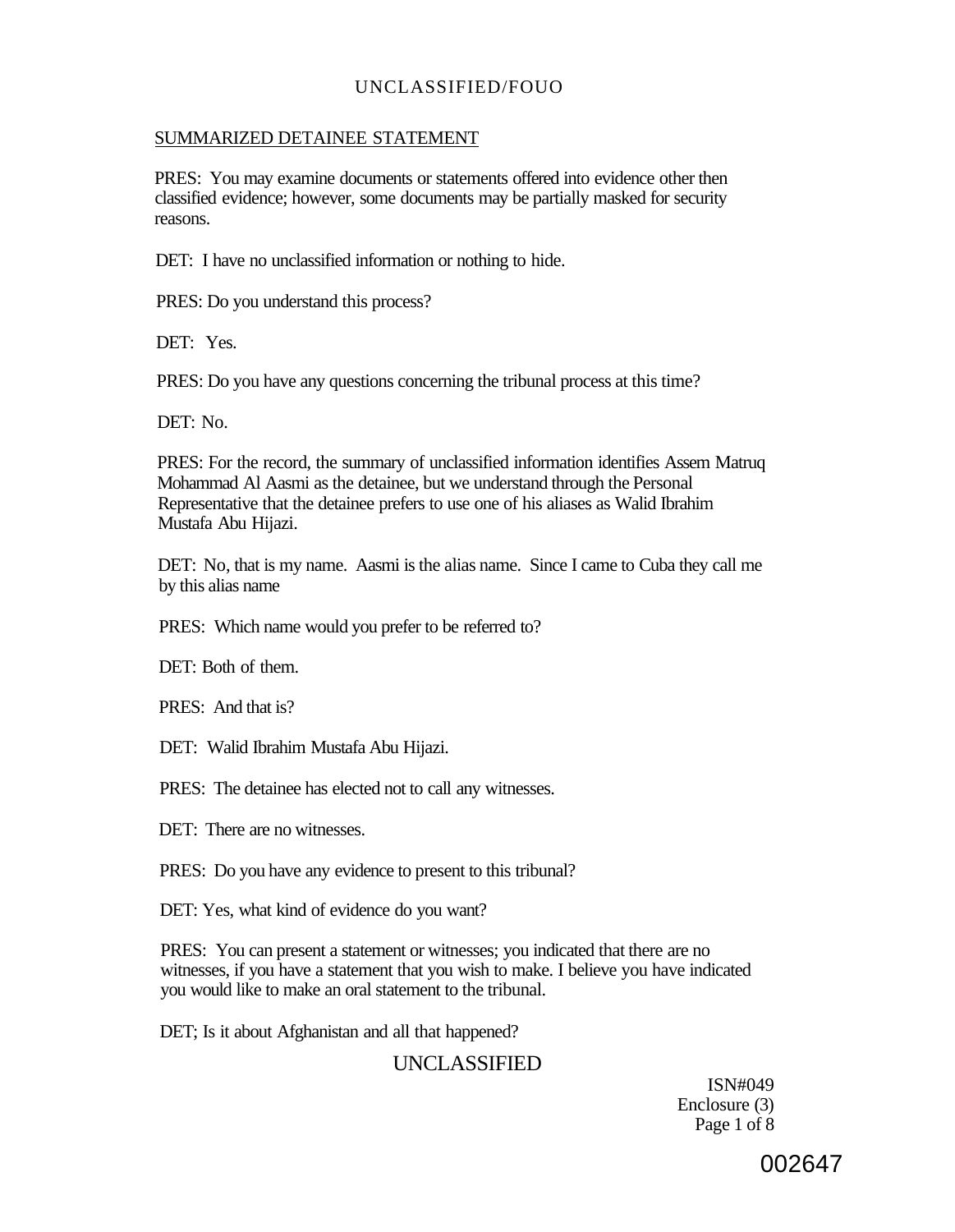PRES: Yes.

DET: The Personal Representative will go through all we talked about in detail. I told him when we sit in the tribunal he will do the talking for me.

PRES: Walid Ibrahim Mustafa Abu Hijazi, you do not desire to.make a statement?

DET: I made my statement with all honesty. He will be representing me as far as talking. You can stop him at anytime if you have any questions.

PRES: You indicated that you did not need to take an oath?

DET: I will swear, I am ready to swear. I am truthful in each word 1 am going say. There is no need for me not to swear; I will swear and I will be truthful.

PRES: Very well, you may begin with the assistance of your Personal Representative.

DET: I want you to start saying everything I told you all together. Starting with the purpose of going to Afghanistan from Saudi Arabia. 1 wanted to show with all honesty.

#### **Personal Representative states what was relayed to him by the detainee during the two interviews that took place.**

DET: I told the interrogators and Personal Representatives that I was not an Enemy Combatant to Americans. I did go to Afghanistan three or four weeks before the events. If I wanted to be an Enemy Combatant to Americans I would have done that in my hometown. We have about thirty thousand Americans visiting every year; they go about having fun. None of the people in my country have any animosity towards them.

I never went from Pakistan to Saudi Arabia and to Afghanistan for Jihad; my intention was not for fighting. If my intentions were for fighting for Jihad then what is more appropriate and more obligated from my side towards my faith to Jihad. My faith does not allow me to go **all** the way Afghanistan to do Jihad before doing my duty in my home country.

In my hometown I worked in restaurants and other places. I went to Saudi Arabia to find work; it was my only chance. If it were a criminal act for me to go to the camp, I would not have talked in interrogation and admitted that I went to the camp, because I did not know what kind of camp that was. I would not have talked and said that I trained and I was there for two weeks. I trained on this weapon because I know that this kind of weapon was nothing, if I wanted to train on weapons which exist in my hometown that are very much stronger and harder then what I have experienced in Al-Farouq.

#### **UNCLASSIFIED**

**ISN#049 Enclosure (3) Page 2** of **8**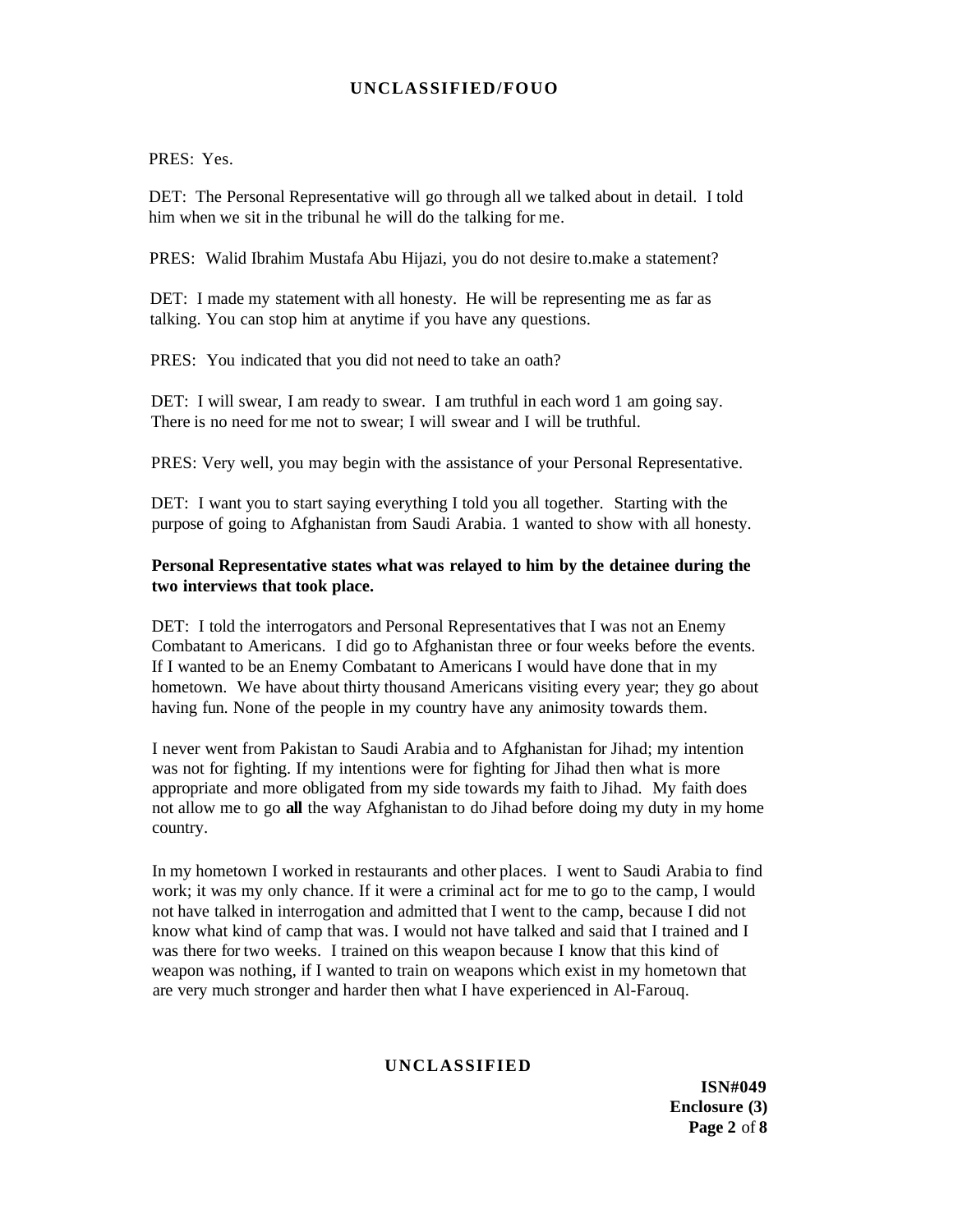When you catch an accused, you just capture them and put them in prison, and you tell them they are killers. You take this person and you interrogate them for the negative things. What are the reasons behind it? Maybe the killer had no intention of killing that person.

I did not go to the camp to get trained, I was there for a short time and I left it.

I have nothing more, I am telling you the truth. I don't want to fight Americans; I don't want to be an Enemy Combatant, I want to be in my home country.

It is very hard to find work and get income and provide for yourself, this was my chance to go and find some work.

PRES: You may continue or does this conclude your statement?

DET: I have a lot to say, but *I* will give the Personal Representative the chance to speak.

PRES: Does this conclude your statement; would you like to pass any more evidence that might be presented through your Personal Representative?

DET: I will give him a chance to say what I told him about the story that you was saying that I went all the way to Afghanistan just to be a Enemy Combatant against the Americans. If you want to make me an Enemy Combatant then I would understand, but outside of Cuba I was not an enemy for you. And I never thought of hurting any individual American. How can you classify me as an Enemy Combatant? If you conscious allow you to judge me as an Enemy Combatant I have no problem. I have nothing more.

Had I worked where I could make a living and a future, where I could spend on myself and get my expenses covered then the thought of going to Afghanistan would not have come to my mind. If it were not for the work conditions in my country I would have worked for myself. I love carpentry and I was very successful but I had no means to open my own shop. I had no chance, no money or job or anything.

This is the truth. Keep it in your mind that I am not an Enemy Combatant and I will never be an Enemy Combatant. You cannot be permitted to judge anyone just because they went to Afghanistan or attended the camp in Al Farouq. Again I am telling you that Americans come to my homeland and they do their religious obligations. No one from my hometown kills or kidnaps Americans or harms them; they walk around with no problem at all. If I wanted to be an Enemy Combatant I would have been one in my home country. I know surely it is not a crime to be in Afghanistan.

(To the Recorder after the Recorder declined to ask him any questions): This could be my last proceeding; if you have anything, ask me now. After this is over I might not be

### **UNCLASSIFIED**

**ISN#049 Enclosure (3) Page 3 of8**  002649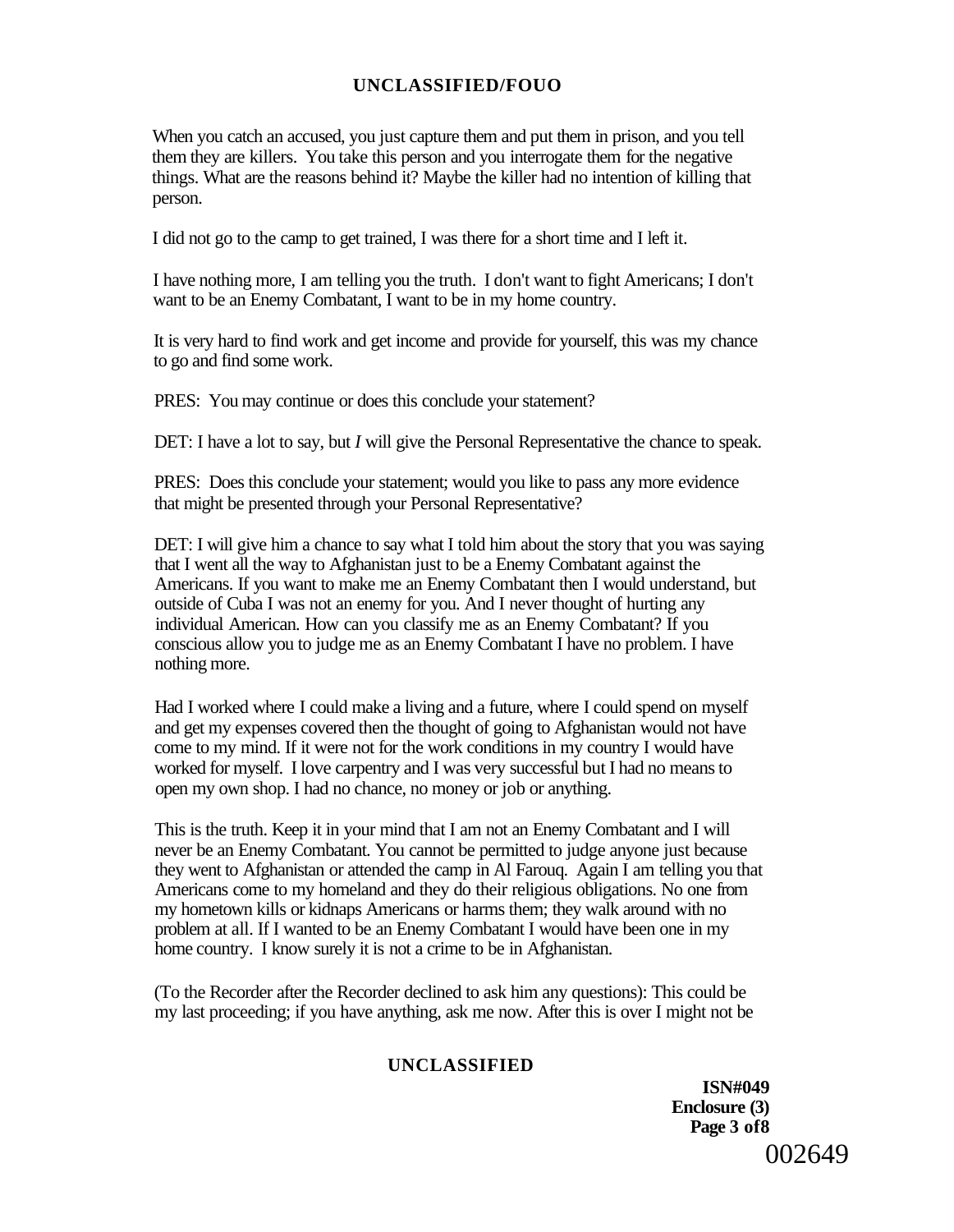talking to any interrogators. Whether I am classified as an Enemy Combatant or not, I will not be talking to anyone.

#### QUESTIONS BY THE TRIBUNAL MEMBERS

- Q, Walid, you mentioned that you traveled from Saudi Arabia to Afghanistan to help your Muslim brothers, how were you going to help them?
- A. I did not say to help my Muslim brothers, this is when the guy I worked for in Saudi Arabia told me to go and make preparations, I would be proud, but the issue was not to help them.

I had Kalashnikovs in my homeland; all of my cousins have such things.

- Q. Why did you go to Afghanistan?
- A. It was my only chance to find income and a find a job. Allah watches everything that I am saying.

If I had witnesses I would have brought them. [This is like when] A house is being burned and there was a person sitting in front of the house and someone came and burned the house down and left. Then the American authorities come and take the person that was sitting in front of the house away.

- Q. The man that you worked for, what did he want you to do when you went to Afghanistan?
- A. In his mind it was for preparation purposes.
- Q. Preparation for what?
- A. If anything came up, you would be aware of how to use weapons. From my homeland I had some kind of preparation.
- Q. So you went specifically to Afghanistan to receive military training on weaponry, is that correct?
- A. No, that is not true. My intention was not to get trained.
- Q. Why did you go?
- A. I was forced to go to Afghanistan so this man could give me a job.
- Q. When you arrived to Afghanistan, where did you go?

#### UNCLASSIFIED

ISN#049 Enclosure (3) Page 4 of8 002650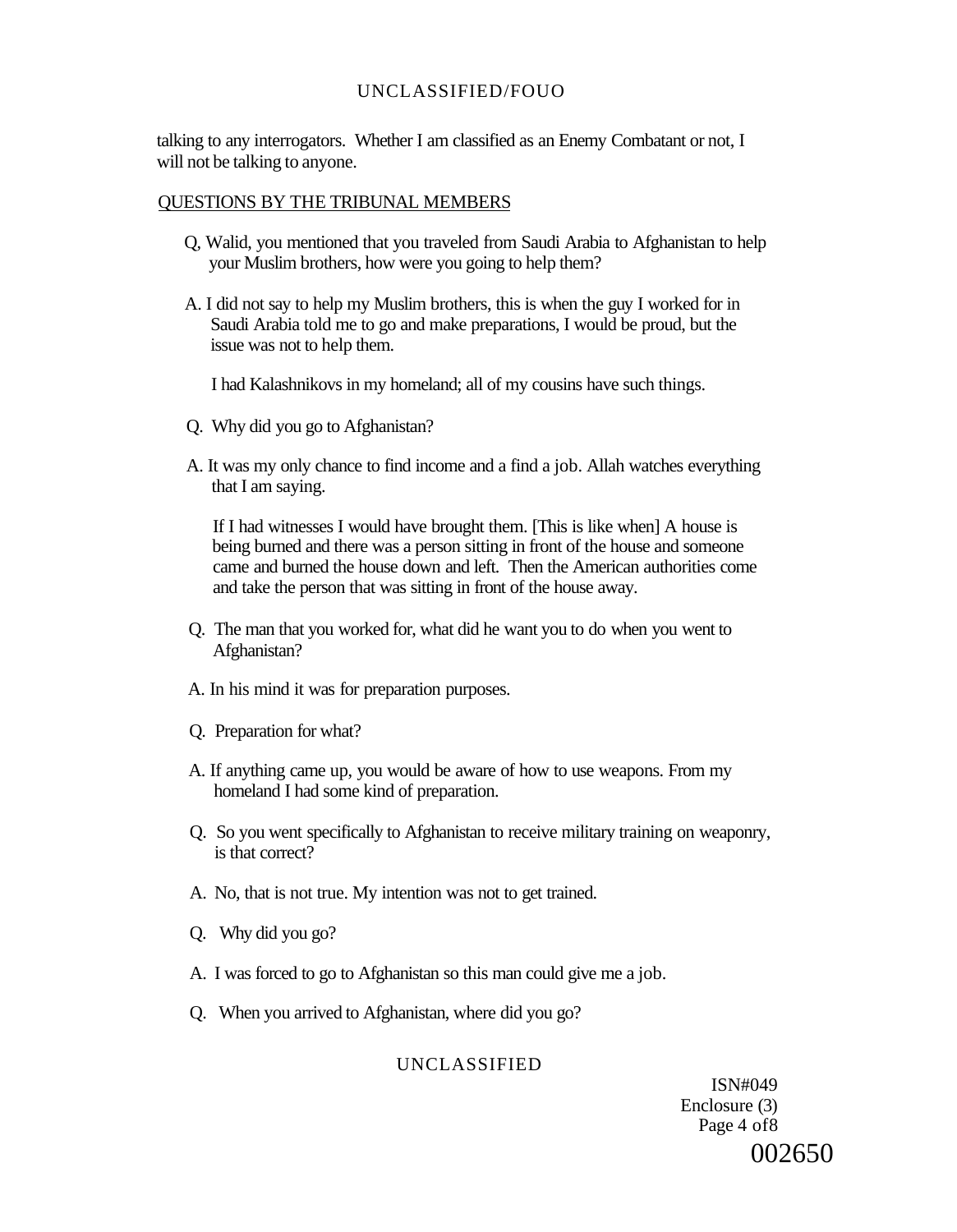- A. I stayed in a guesthouse.
- Q. Who ran the guesthouse? Was it an organization?
- A. It was run by regular people. When they took us to the camp, I did not know what was going on.
- Q. How long were you at the camp?
- A. Almost two weeks; after two weeks that is when the events happened.
- Q. When you left the camp, where did you go?
- A. As to going from the camp there was not a plan, every one was in a group and went in different directions. I had no passport and no money and I did not know about anything because I was new to the camp.
- Q. How many people were in your group?
- A. We were mixed with people from the camp and people that were not from the camp. Some joined us.
- Q. Was everyone in the group armed with Kalashnikovs?
- A. Some did, some did not
- Q. What weapons did you have?
- A. Kalashnikov.
- Q. Did you also have grenades?
- A. No, I was not trained on grenades.
- Q. Why did you have a Kalashnikov?
- A. They gave it to us in the camp. In Afghanistan you have to take care of yourself, there are some hypocrites that work for Massoud.
- Q. When you left the camp, you traveled to Khost, is that correct?
- A. Yes.
- Q. How long were you in Khost before you were injured?

### **UNCLASSIFIED**

**ISN#049 Enclosure (3) Page 5 of8**  nn2R5]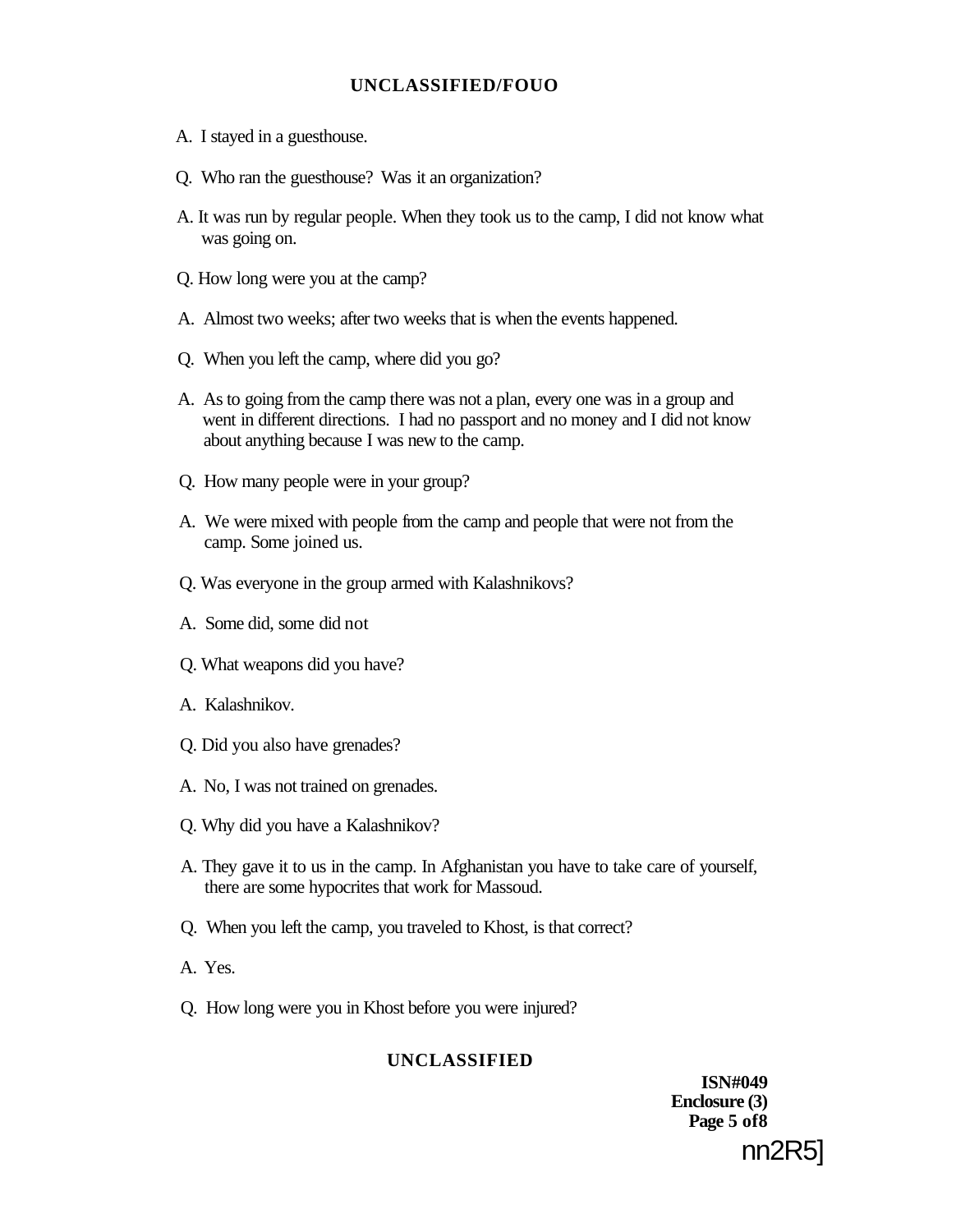- A. No more than three months.
- Q. During the three months that you were in Khost, what did you do?
- A. We had breakfast and prayers together, but most of the time we were doing nothing,
- Q. First, thank you for the statement that you gave to us earlier, but I would like to clarify some things to make sure that we understand.
- A. It is very essential for me that you understand everything.
- Q. Can you tell us the circumstances surrounding when you were injured?
- A. Do you mean after the injury?
- Q. First tell us: how did it happen?
- A. We were in some houses built like a hiding place. I went on my way for worship and prayers, and 1 heard a commotion inside the house. One individual had a grenade that blew up, so my leg got hurt. After an hour they were wrapping my leg then they took me to a hospital about four hours later. At the hospital at Khost, I stayed a day and a half until they put a cast on my leg. They told me my condition was difficult and someone had to take me to Afghanistan. In Afghanistan they gave me first aid, I felt faint most of that time. They took me to a military hospital and they treated me well there and then they took me to civilian hospital and they took care of me there. I came over here and they did three to four operations for me.
- Q. Earlier in your statement you made comments about hypocrites who worked for Massoud?
- A. No, I said that because that is what they called them. I don't know what that they mean by hypocrites. Should I tell you what I think honestly? I know nothing about Massoud and the Taliban until I came here.
- Q. We understand from your answer that you had a negative opinion of Massoud and the people that were with him, is that correct?
- A. I don't understand the truth. Everyone wanted to have control over this land and everyone fights so that they can have control.
- Q. Did the people that you were with fight against Massoud and his people?
- A. After being kept for three months and sitting, there was no fighting at that time.

### **UNCLASSIFIED**

**ISN #049 Enclosure (3) Page 6** of **8**  002652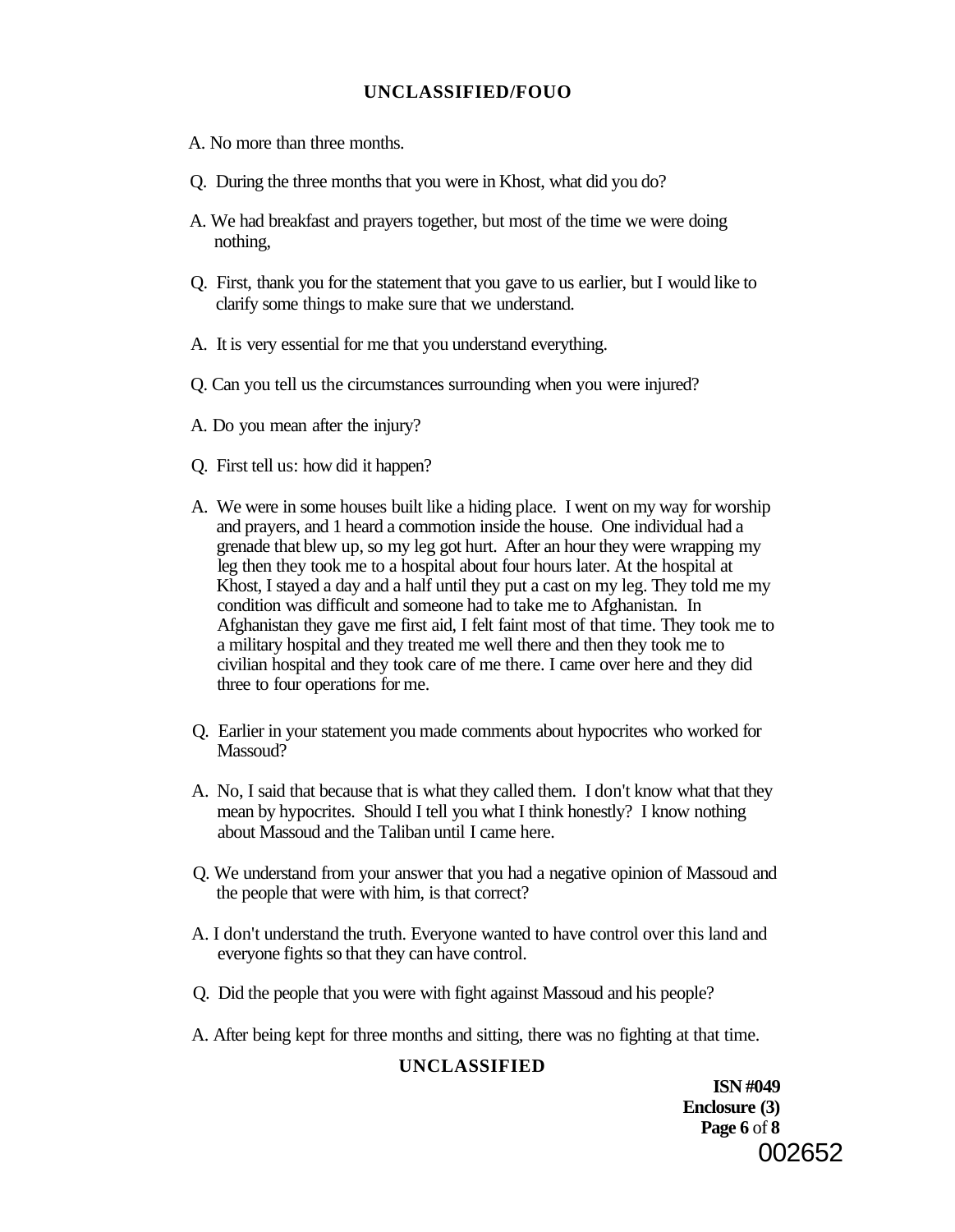- **Q.** You never heard of any fighting, either with the Taliban people or the Arabs to come and help them fight against Massoud?
- A, Yes, I did hear about it, but I did not know the intention behind it
- Q. You also said that you were familiar with more powerful weapons then Kalashnikov and grenades, those to you was relatively minor weapons?
- A. I know how to use the Kalashnikov and the grenades from back home.
- Q. We understand that you were familiar with more powerful weapons from your time in your homeland?
- A. Do you mean that after I went to Afghanistan I made more powerful, are you saying power?
- Q. In your statement that you gave to us earlier, I understood you to say that the Kalashnikov and the grenades and those other weapons were relatively minor to you?
- A. I never took training and ifl had I would have told you. I trained on the weaponry I told you I was trained on.
- Q. Since you mentioned it in your statement, we were interested to know what other weapons you were familiar with from your time in Palestine.
- A. I used to know about the Kalashnikov, because it used to be with other useful guns that I was familiar with. What weapons do you think we would have other then Kalashnikov and the American weapon?
- Q. We don't know; that's why we were asking you the question.
- A. F-16 and Kalashnikov.
- Q. Did you mean M-l 6?
- A. I don't know the American word.
- Q. It is a rifle, correct?
- A. Yes.
- Q. Walid, I have an additional question. Where were you on September  $11<sup>th</sup>$ ?

#### **UNCLASSIFIED**

**ISN#049 Enclosure (3) Page 7 of 8**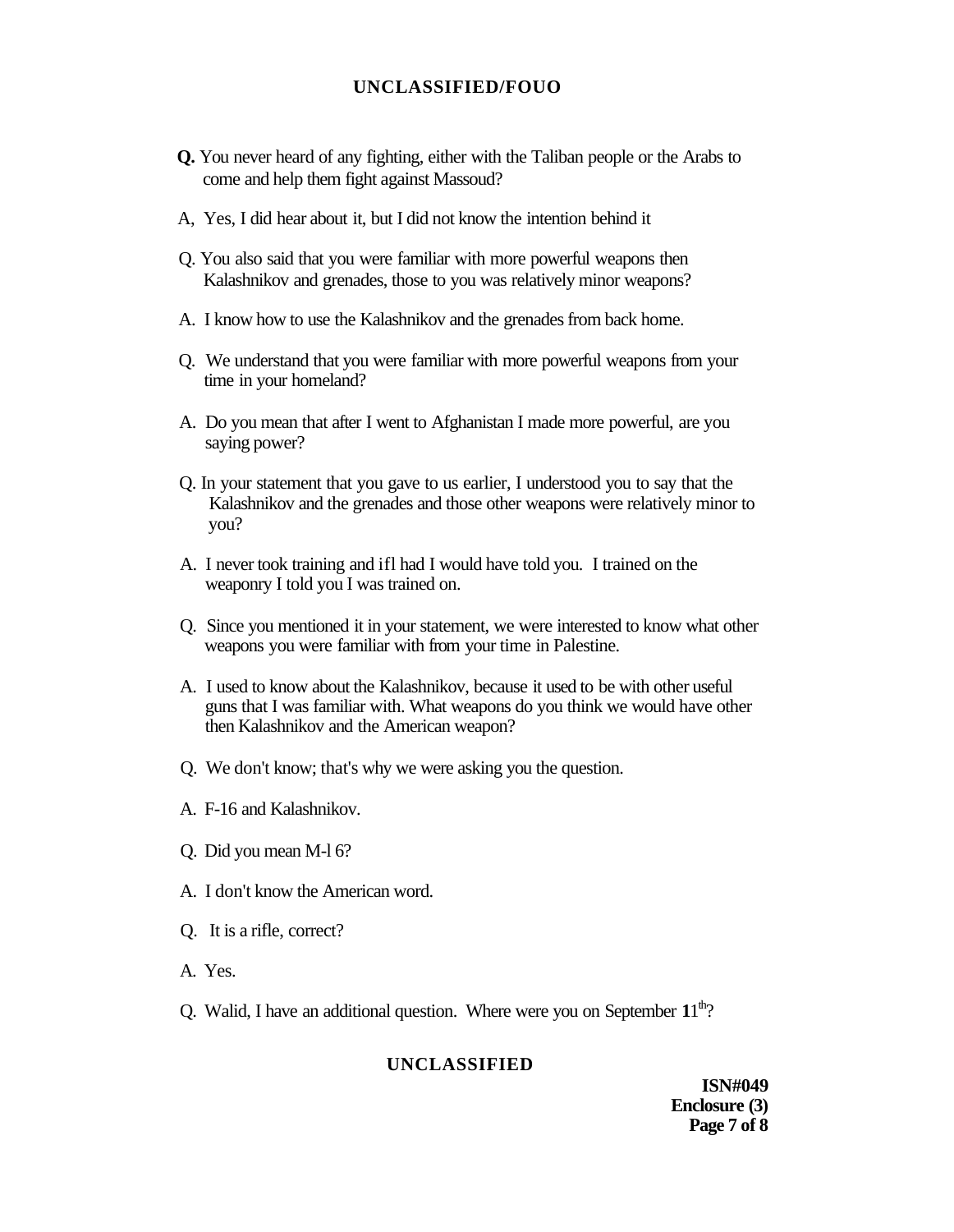- **A.** I was in the camp.
- Q. InAlFarouq?
- A. Yes.
- Q. Following that, you traveled to Khost and you were there for three months?
- A. Yes.
- Q. Walid, do you have any more information to present to this tribunal?
- A. I said what I have.
- Q. We understand, just in case you thought of anything else that you might like to present to the tribunal?
- A. If I had anything else I would say. You want to rule that I am an Enemy Combatant when I am not.

## AUTHENTICATION

**I certify the material contained in this transcript is a true and accurate summary of** 



## UNCLASSIFIED

**ISN #049 Enclosure (3) Page 8 of 8**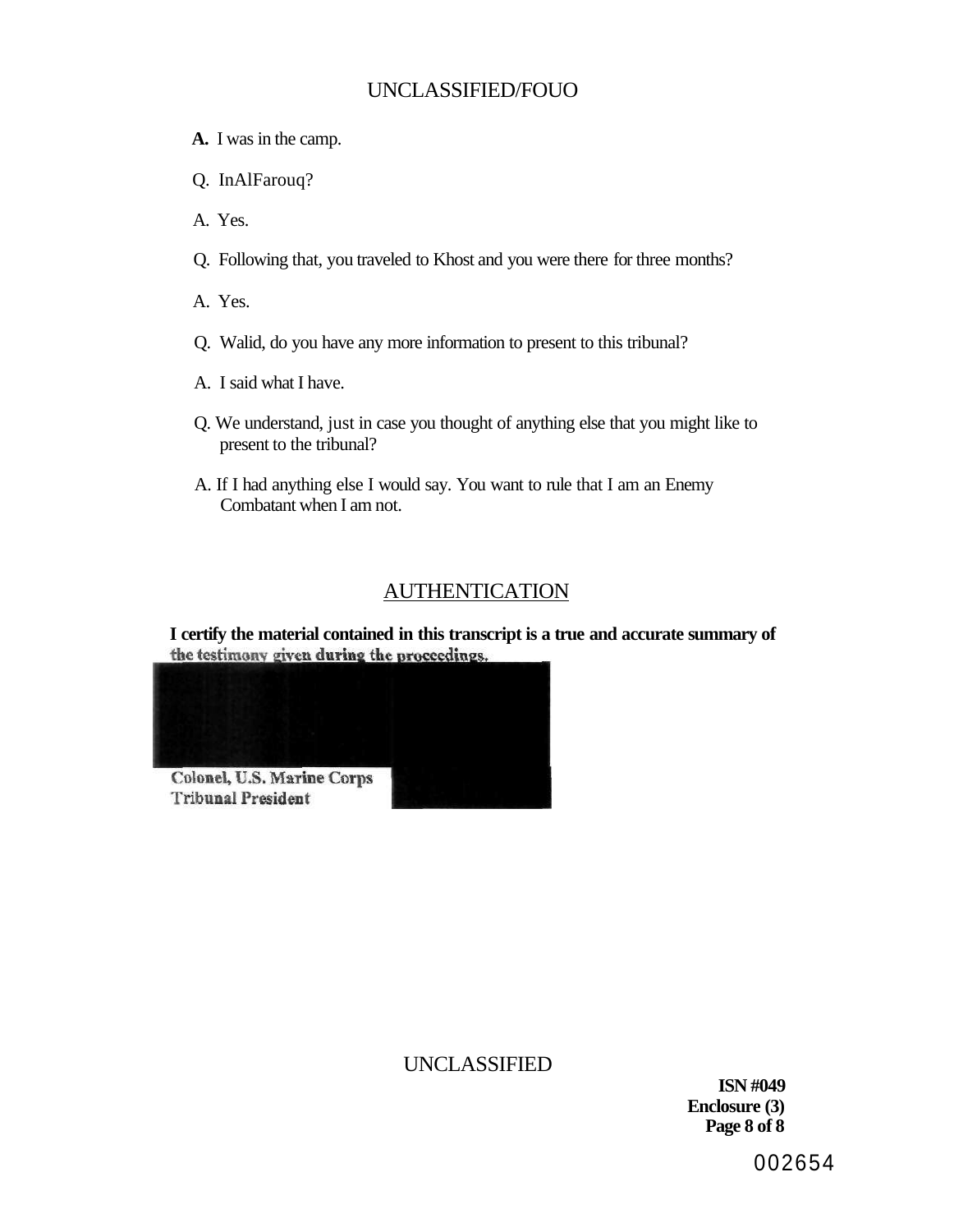#### **Summarized Detainee Statement**

Tribunal President: Muhammed, you may now present any evidence you have to the Tribunal. And you have the assistance of your Personal Representative in doing so. Do you want to present information to this Tribunal?

Detainee: I don't have any evidence, but some of **the** statements were not true. The accusations were not true.

Tribunal President: Muhammed, would you like to respond to any of the comments you just heard?

Detainee: Yes. If you can repeat it to me one by one, I can answer you back and reply to each one of them.

Tribunal President: Personal Representative, would you like to do that for me please?

Personal Representative: Yes, Ma'am.

Detainee: If you could tell me the first one, and I will answer you for each.

Personal Representative: The Detainee previously informed me that he would like to do his statement under oath. The Muslim oath.

Tribunal President: Recorder, would you please provide the Muslim oath?

#### **The Detainee was sworn using the Muslim oath and testified to the Tribunal in substance as follows:**

Tribunal President: Muhammed, you may begin with the use of your Personal Representative.

Personal Representative: Paragraph 3-a-l [from the Unclassified Summary of Evidence], Detainee traveled from his home in Saudi Arabia to Afghanistan via Kuwait and Pakistan in March 2001.

Detainee: Yes, this is true. But the dates that are used are Islamic months to date things. So I am not sure about the dates of travel.

Personal Representative: 3-a-2 [from the Unclassified Summary of Evidence], Detainee received training in the use of the AK-47 and rocket propelled grenades at the Al-Farouq training camp.

> ISN #055 Enclosure (3) Pagel of 10

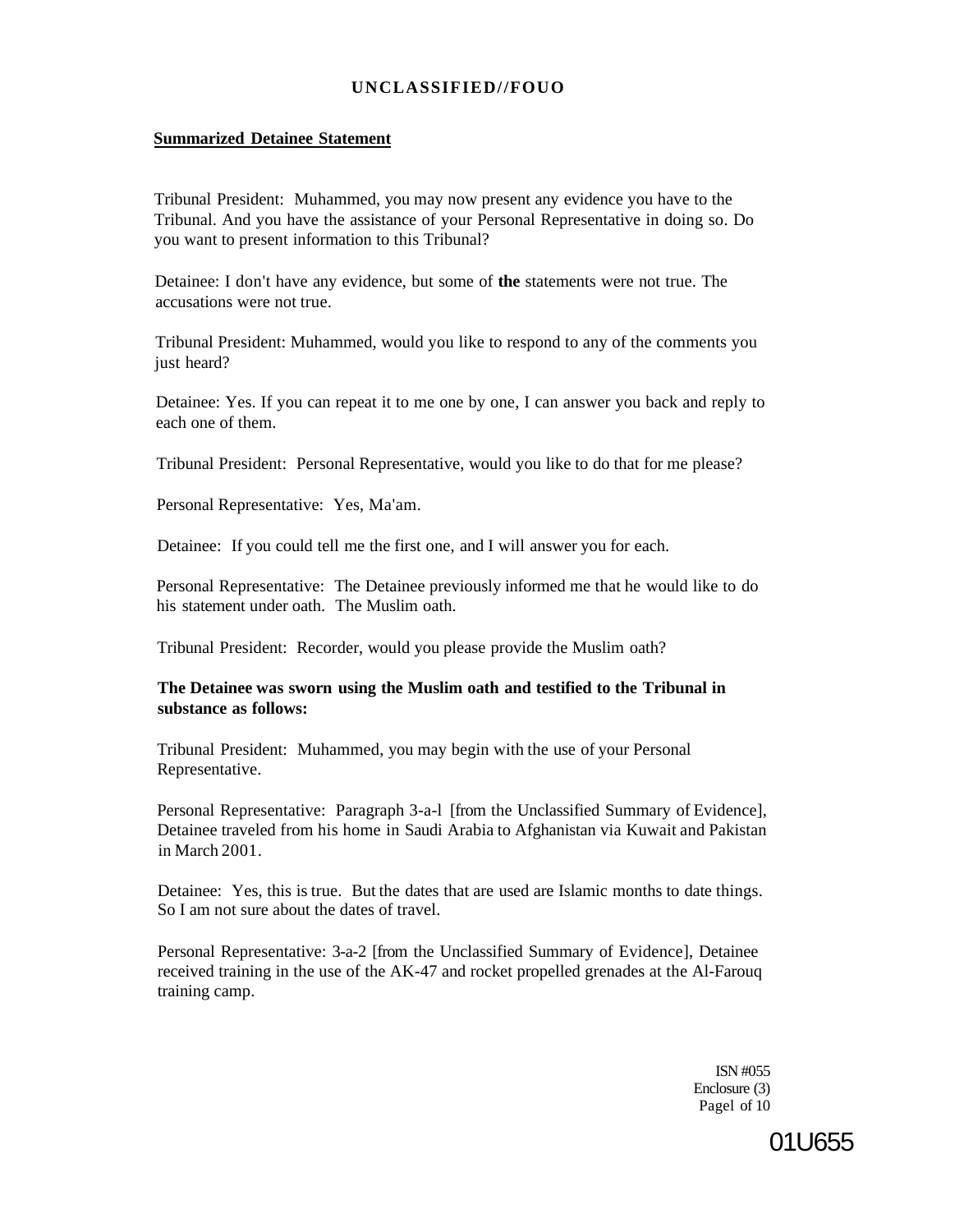Detainee: Yes, I did go to that camp to train, but I did not train on an RPG. I only trained on the Kalashnikov and a pistol.

Personal Representative: 3-b-l [from the Unclassified Summary of Evidence], Detainee voluntarily left the training base at Al-Farouq to engage in military operations against the Northern Alliance.

Detainee: That is not true.

Personal Representative: 3-b-2 [from the Unclassified Summary of Evidence], Detainee carried a weapon on the battlefield.

Detainee: That's not true.

Personal Representative: 3-b-3 [from the Unclassified Summary of Evidence], Detainee continued to participate in military operations against United States forces after September 11\*, 2001.

Detainee: That's not true. When the war started I was sitting at home. I was not there.

Personal Representative: 3-D-4 [from the Unclassified Summary of Evidence], Detainee retreated from the battlefield to Pakistan where he surrendered, as part of a group of thirty individuals, to Pakistani forces.

Detainee: Yes, I did go to Pakistan. But I went from my house, not a battlefield, to Pakistan. I left from my house.

Tribunal President: Does that conclude your statement?

Detainee: Yes, that is it, but I want to say one more thing. When I was in Saudi Arabia I met someone from Chechnya. And I wanted to go to Chechnya. So I went to Afghanistan. This person told me to go there and train for six months. Then after six months, I would be going to Chechnya. And that was my reason for leaving home.

Tribunal President: Does that conclude your statement?

Detainee: Yes.

Tribunal President: Personal Representative, do you have any questions for the Detainee?

Personal Representative: No, Ma'am.

Tribunal President: Recorder, do you have any questions for the Detainee?

ISN #055 Enclosure (3) Page 2 of 10

## UNCLASSIFIED//FOUO

nn265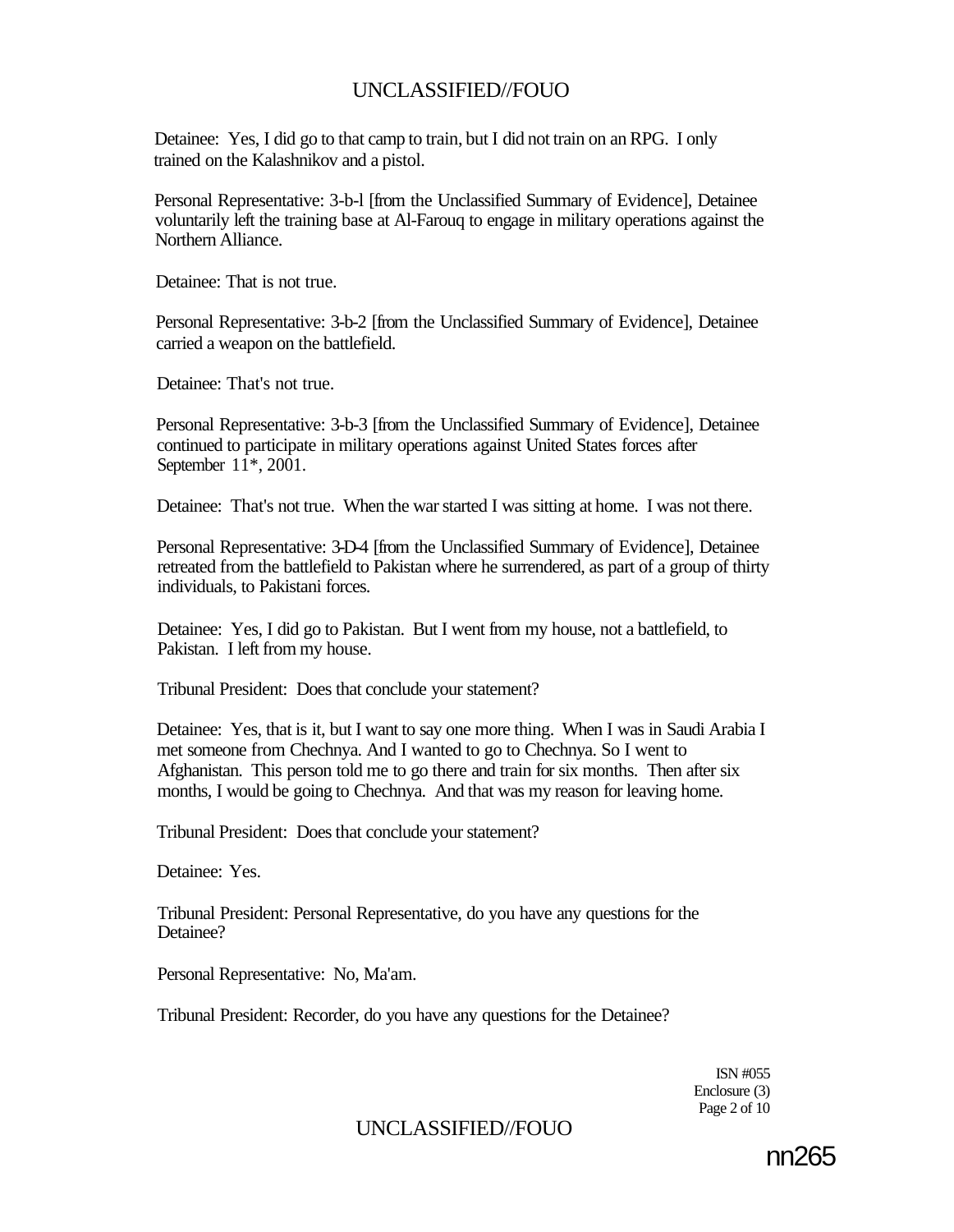Recorder: No, Ma'am.

Tribunal President: Do any Tribunal Members have any questions for the Detainee?

Tribunal Member: Can you tell me where were you when you learned about the September 11<sup>th</sup> attacks in the United States?

Detainee: I was in Afghanistan when it happened, and I was in the back lines.

Tribunal Member: When did you leave to go to Pakistan after the training?

Detainee: After the training?

Tribunal Member: Yes.

Detainee: I don't know exactly the date, but it was about six to seven months after the training I left. From the date I went to Afghanistan to the day I left.

Tribunal Member: So did you tram for six whole months?

Detainee: No, I only trained for a month and a half.

Tribunal Member: What did you do for the rest of the time you were in Afghanistan?

Detainee: I was in the back lines. I wanted to complete my training on weapons. So I waited in the back lines.

Tribunal Member: So did you leave from the back lines to go to Pakistan?

Detainee: Before the war, I tried to go to Pakistan so I could go back to my country, Saudi Arabia through Kabul. But I had problems getting there. And later, I went from Kabul to Khowst, and from Khowst to Pakistan.

Tribunal Member: How much time were you in Pakistan before you heard about the September  $11<sup>th</sup>$  attacks?

Detainee: I do not remember the time.

Tribunal Member: But sometime after the September  $11<sup>th</sup>$  attacks, you went back to Afghanistan?

Detainee: When I left to Pakistan, I did not want to go back.

Tribunal Member: Why didn't you return to your home country?

ISN #055 Enclosure (3) Page 3 of 10

### **UNCLASSIFIED//FOUO**

003R57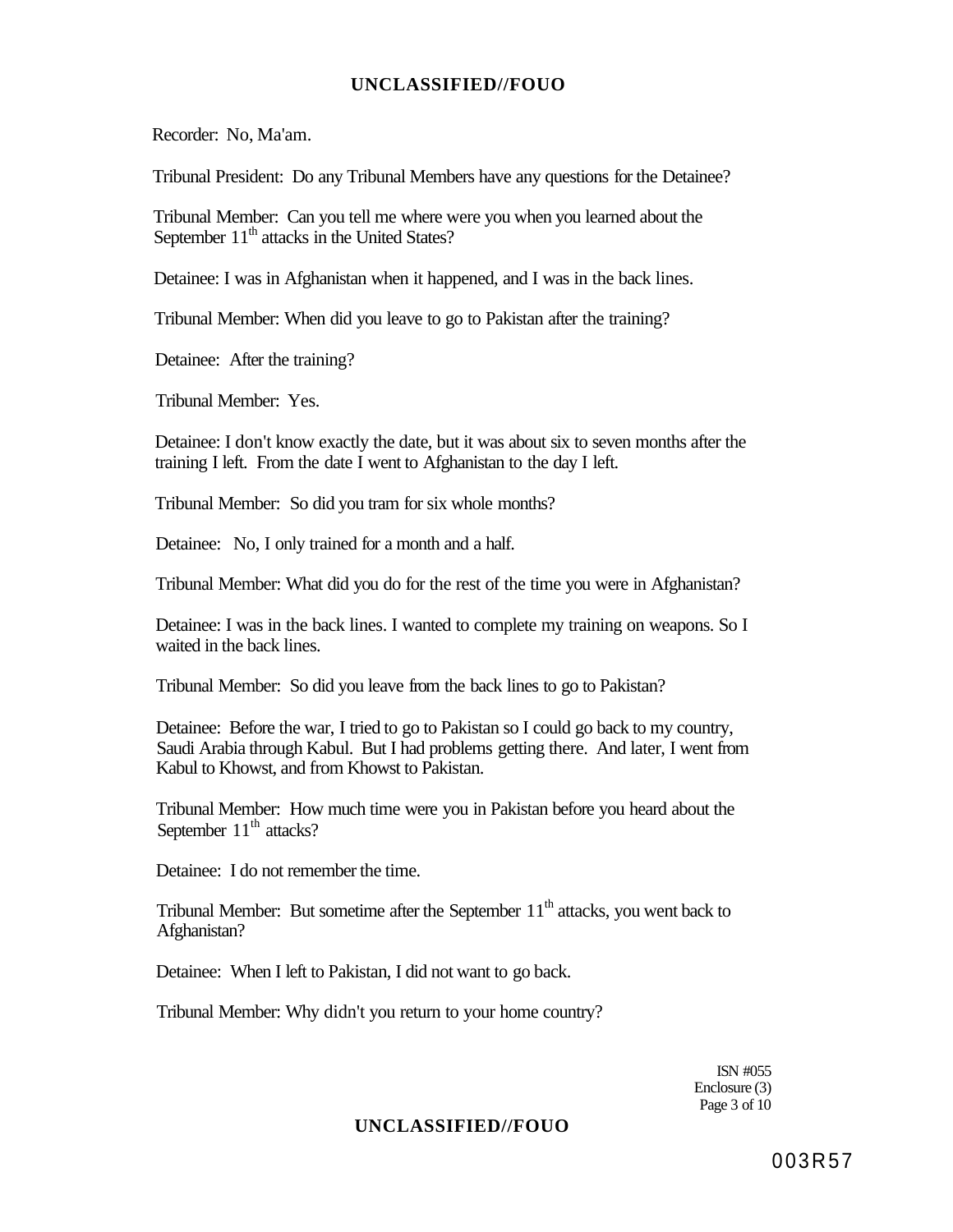Detainee: Because my passport, tickets and everything else were in a storage area somewhere elsewhere. I could not get to them. That is why everything was delayed.

Tribunal Member: And where was that?

Detainee: It was in Kandahar, in a place where it was kept, I was waiting to go back there to get them.

Tribunal Member: Why did you leave them there?

Detainee: It was like an office. Storage to safe keep the documents. They told me I could put them there for safekeeping before I went to the camp.

Tribunal Member: Just a couple of minutes ago you said that when you left Afghanistan, you were leaving to go to your home country and you had no intention of going back to Afghanistan. Why did you leave your passport and other documents in storage?

Detainee: 1 was arrested by the military and put in prison.

Tribunal Member: Where?

Detainee: On the borderline.

Tribunal Member: But you said your documents were in Kandahar.

Detainee: Yes.

Tribunal Member: Kandahar is not on the border.

Detainee: But they said all the documentation and all the personnel documents were taken from Kandahar and put in Pakistan.

Tribunal Member: Who said that?

Detainee: The person I was staying with in Kabul.

Tribunal Member: Why didn't you go to Chechnya after you left Afghanistan?

Detainee: Cause I quit. I did not want to go back there anymore. I just wanted to go back home.

Tribunal Member: Did you carry a weapon while you were in Afghanistan?

Detainee: At the camp, yes. Everyone had a weapon.

1SN #055 Enclosure (3) Page 4 of 10

UNCLASSIFIED//FOUO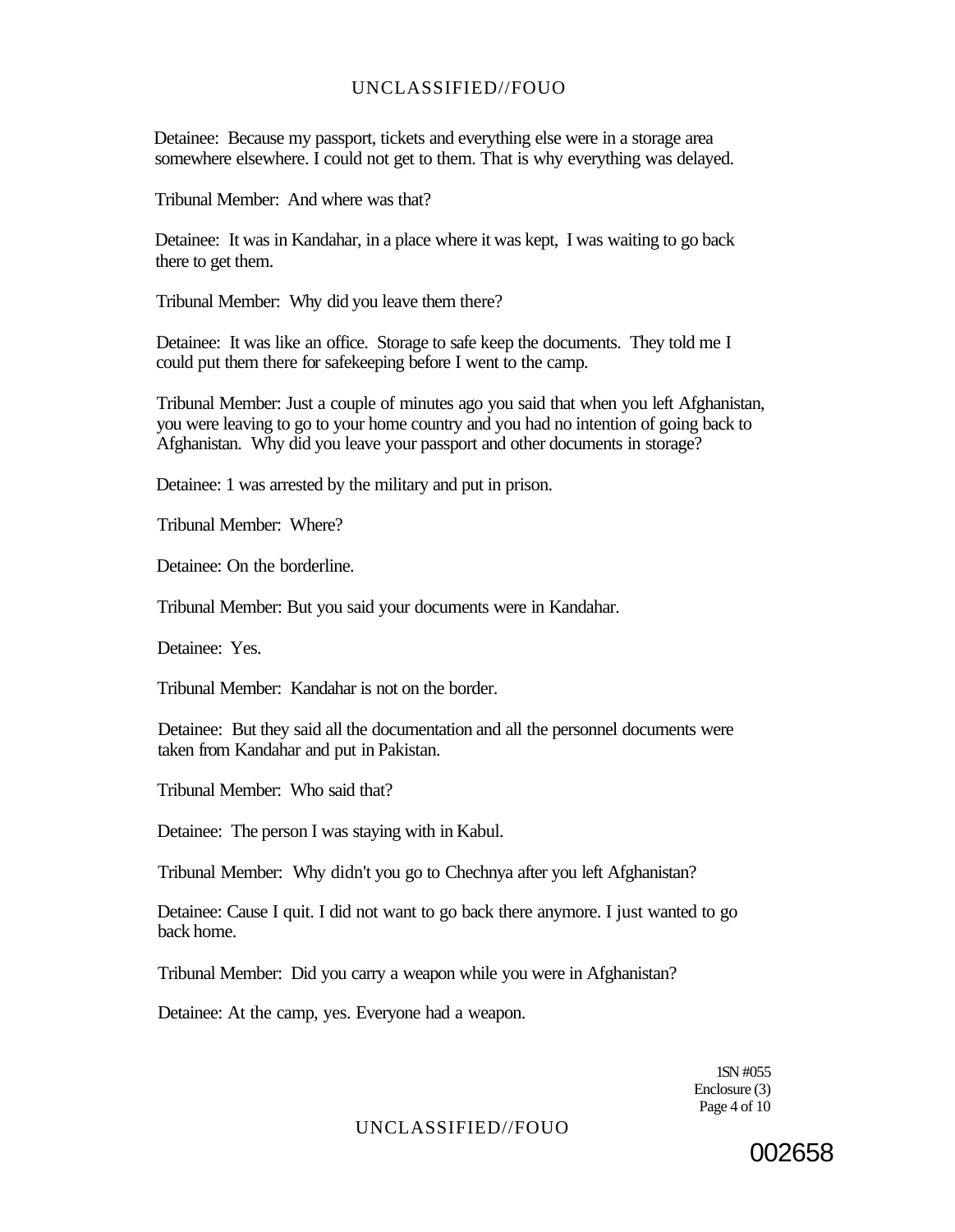Tribunal Member: How about after you left the camp?

Detainee: I did not carry my weapon all the time. Only at the camp, at the station.

Tribunal Member: How did you get to Pakistan from Kandahar?

Detainee: I was in Kabul and everyone was living in the house I was staying in. We all went to Khowst, and from Khowst we went to Pakistan.

Tribunal Member: Did you go by yourself or were you traveling with others?

Detainee: I was with others. The people I mentioned before.

Tribunal Member: Were those people armed?

Detainee: No.

Tribunal Member: Were any of the people that you were captured with armed?

Detainee: No.

Tribunal Member: Did you go to Pakistan through Tora Bora?

Detainee: No. From Khowst and then Pakistan.

Tribunal Member: Why did you leave Kabul?

Detainee: I wanted to go to Pakistan. Every person living at the house I was staying in was leaving for Pakistan. So I left with them.

Tribunal Member: Was the United States bombing at the time?

Detainee: There was bombing in Afghanistan, but it was not by us.

Tribunal Member: Did you ever fight against the Northern Alliance?

Detainee: No.

Tribunal Member: Who were the other individuals you were picked up with when you were arrested?

Detainee: The persons?

Tribunal Member: Yes.

ISN #055 Enclosure (3) Page  $5$  of  $10$ 

### UNCLASSIFIED//FOUO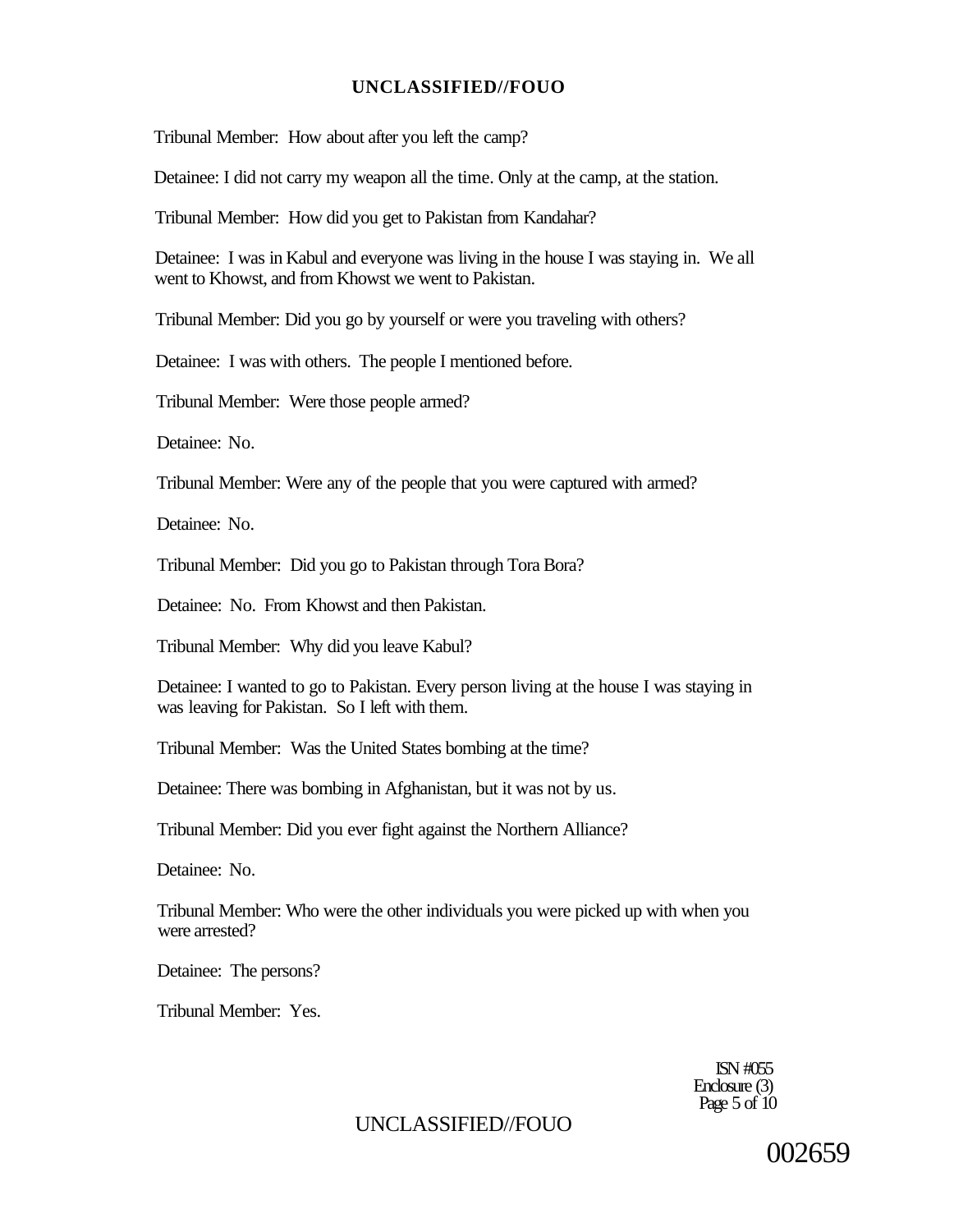Detainee: I didn't know them personally. I just knew them through the travel and staying at the detention facility.

Tribunal Member: When you addressed the information from the unclassified summary, when asked on exhibit 3-D-3, which says "the Detainee continued to participate in military operations against the United States forces after September  $11<sup>th</sup>$ , 2001." You stated you were at home when the war began?

Detainee: Yes.

Tribunal Member: And home was Saudi Arabia?

Detainee: No. It was the house I had in Kabul.

Tribunal Member: And after you said you left Al Farouq. Why did you leave Al Farouq?

Detainee: Because there was a problem between me and the trainer. We had an argument.

Tribunal Member: What is the trainer's name?

Detainee: AbuHaraya.

Tribunal Member: And because of this disagreement, is that why you left?

Detainee: We had problems with each other and I just left.

Tribunal Member: Did you leave by yourself?

Detainee: I left with another person.

Tribunal Member: Who was that?

Detainee: His name was Omar.

Tribunal Member: Was Omar arrested with you?

Detainee: No. Possibly he went back home.

Tribunal President: Did you go to Afghanistan to fight?

Detainee: No. I would not fight Muslims.

Tribunal President: Did you go to fight the Northern Alliance or its coalition partners?

ISN #055 Enclosure (3) Page 6 of 10

## UNCLASSIFIED//FOUO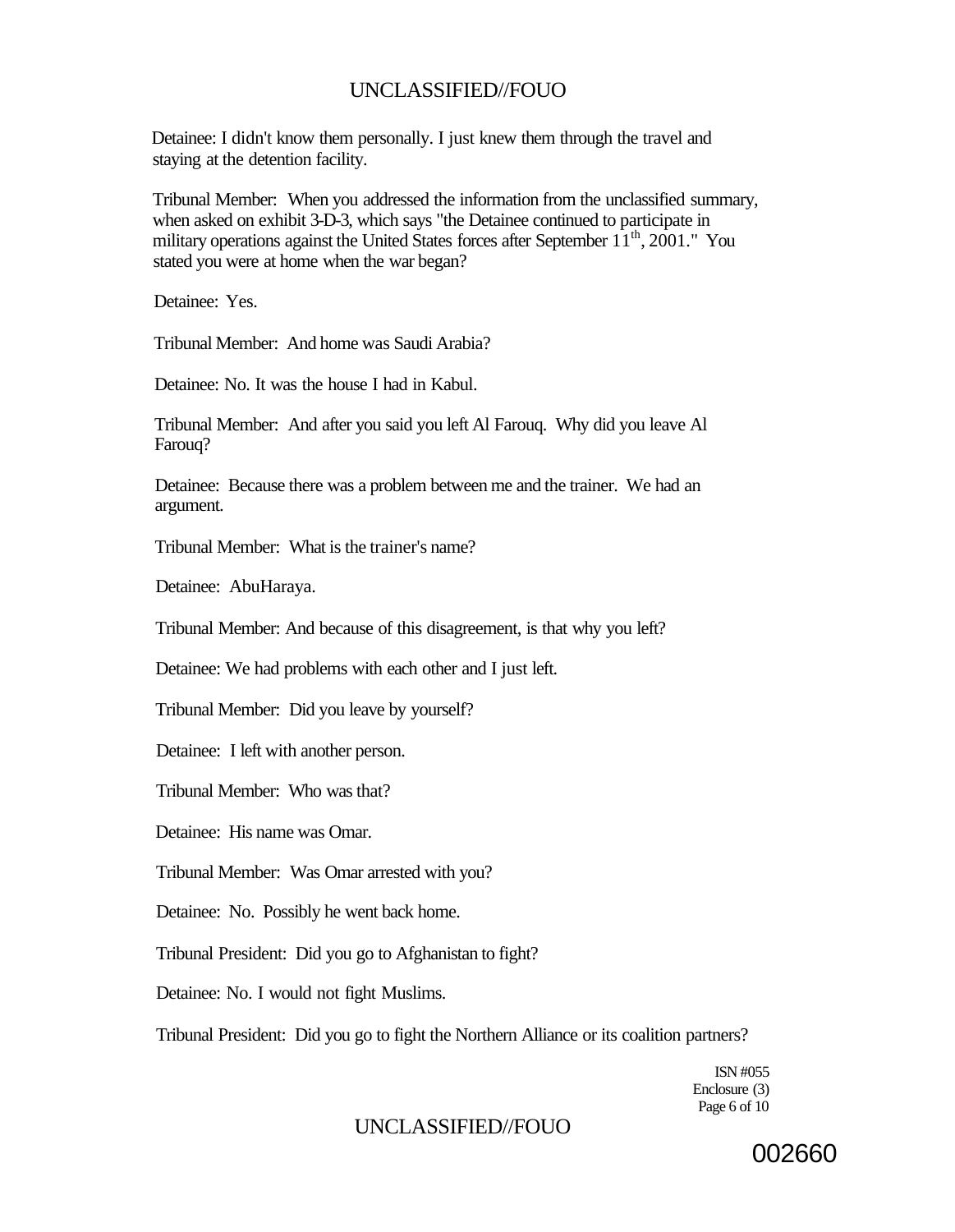Detainee: No, they are Muslims and I would not fight them.

Tribunal President: Explain to me why you needed the training at the Al Farouq training camp?

Detainee: Like I mentioned before and I am saying this under oath and swearing to God, I went there and I did not even know where I was going. I was told by someone to go train there and I was hoping to go to Chechnya. So I went there to get some training and go to Chechnya. I did not know what I was doing at the time.

Tribunal President: Could you have received military training on the same weapons in Saudi Arabia?

Detainee: I don't think so.

Tribunal President: How did you know who to meet in Afghanistan to take you to the training camp?

Detainee: The person that told me prepared everything for me. He made the calls and he had someone there waiting for me to take me there.

Tribunal President: Who is that person?

Detainee: The person who was in Chechnya before. He was in Saudi Arabia.

Tribunal President: What is the person's name.

Detainee: His name was Saleh.

Tribunal President: Spell that for me.

Translator: S-A-L-E-H.

Tribunal President: Is that a first name or last name?

Detainee: That is his first name.

Tribunal President: Do you know the last name?

Detainee: Tribal name, his last name is Saleh Al Harbi.

Tribunal President: What arrangements did Saleh Al Harbi make for you?

1SN #055 Enclosure (3) Page 7 of 10

## UNCLASSIFIED//FOUO

002RR1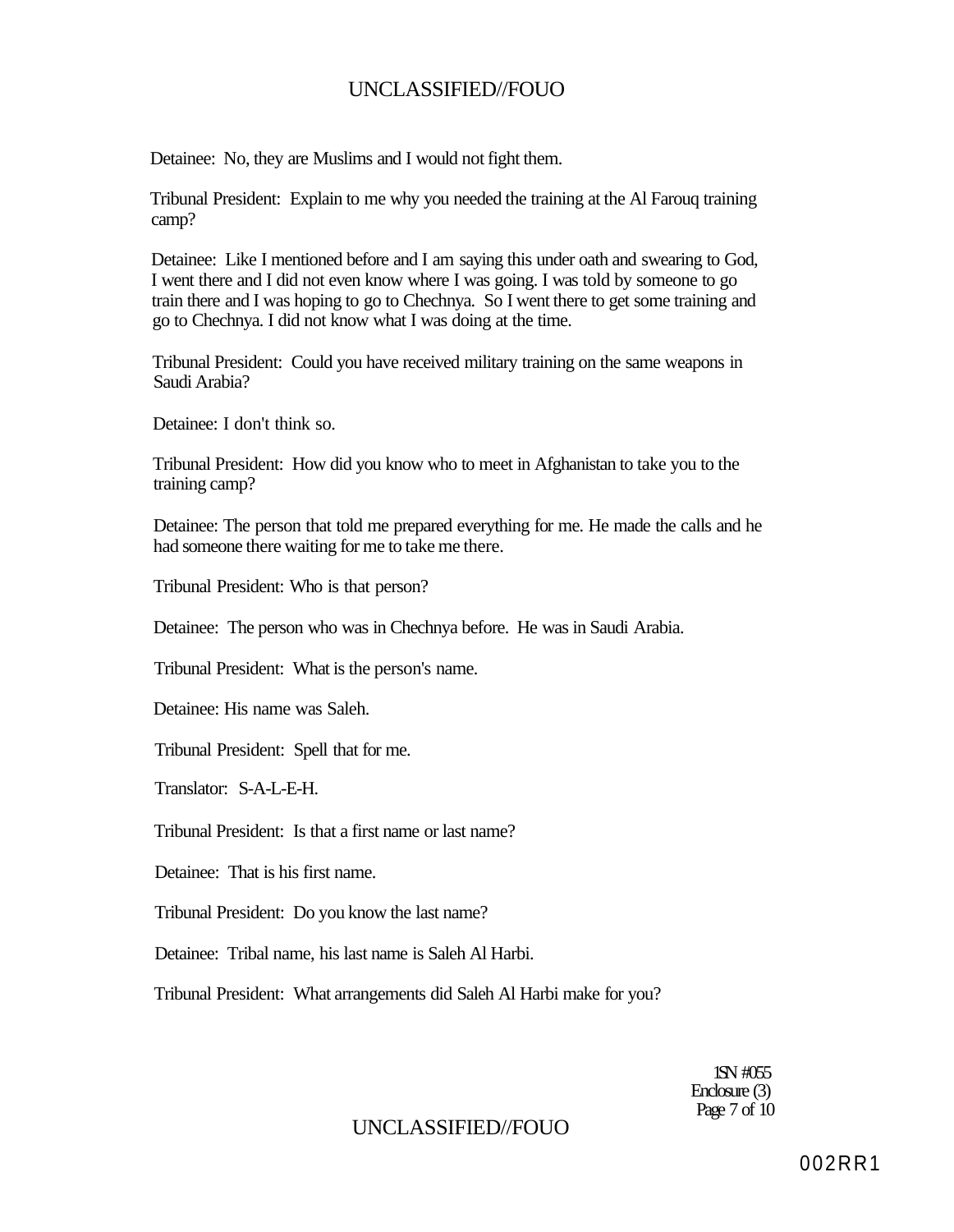Detainee: He made a phone call from Riyadh to another person in Afghanistan and he told him I will send you this person.

Tribunal President: Did he arrange for your travel?

Detainee: No, I paid for it...

Tribunal President: How did you travel to Afghanistan?

Detainee: Like I mentioned before, I traveled by airplane from Saudi Arabia to Kuwait and from Kuwait to Pakistan,

Tribunal President: And then from Pakistan to Afghanistan?

Detainee: Yes.

Tribunal President: How did you travel from Pakistan to Afghanistan?

Detainee: By car.

Tribunal President: Did you drive the car or did you have someone to drive you?

Detainee: No, it was another driver. Everything was prepared for me.

Tribunal President: How did you support yourself while you were in Afghanistan?

Detainee: Like normal. Everything was simple. •

Tribunal President: Did you pay for anything involved in your trip? How did you eat while you were in Afghanistan? Did you have to pay for the hotels or guesthouses?

Detainee: I went to a guesthouse because it had food and shelter.

Tribunal President: Was it free or did you have to pay?

Detainee: Free. It was free.

Tribunal President: Did you know anyone in Afghanistan?

Detainee: No.

Tribunal President: Did you join the Taliban or Al Qaida while you were in Afghanistan?

Detainee: No.

ISN#055 Enclosure (3) Page 8 of 10

#### **UNCLASSIFIED//FOUO**

00366°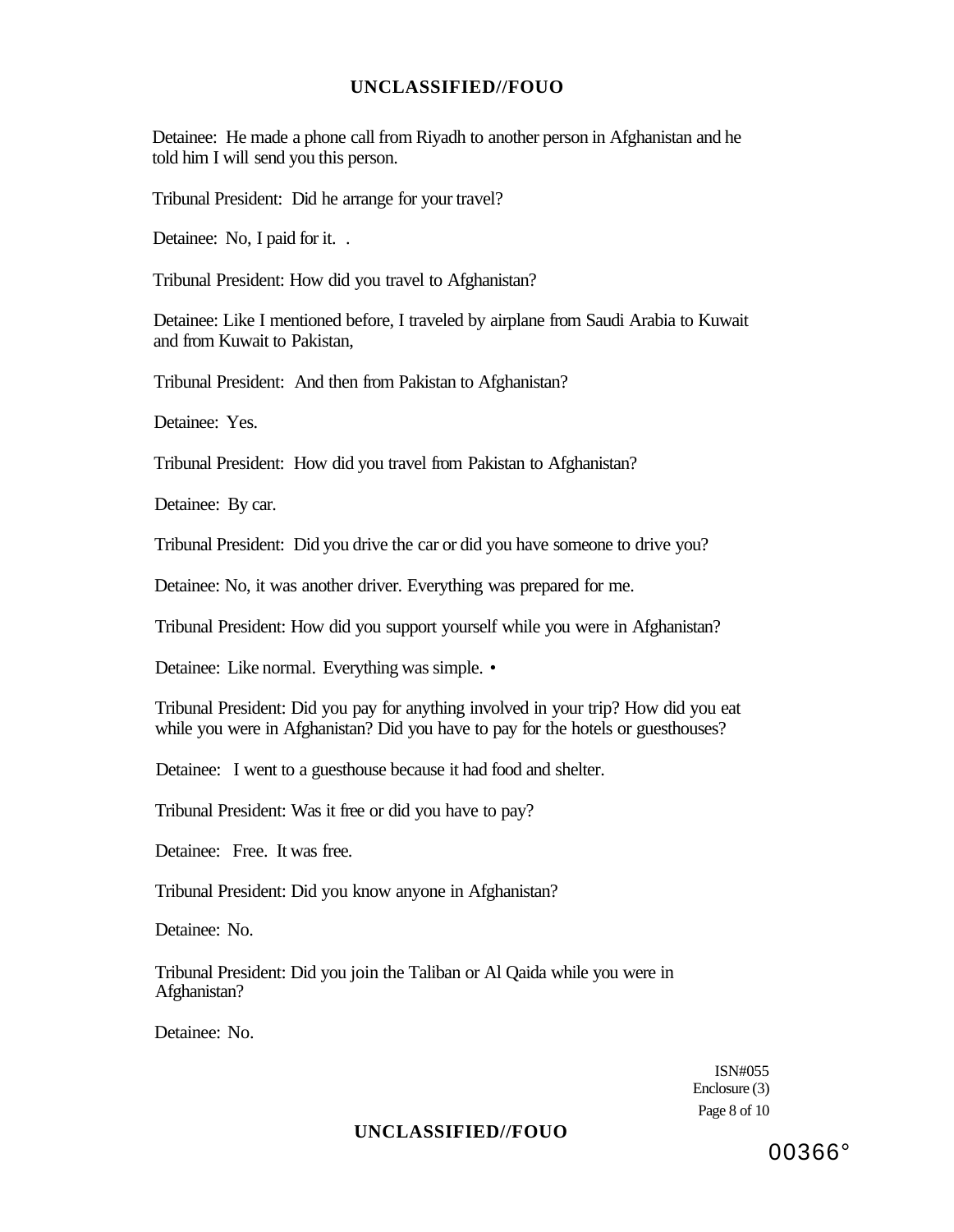Tribunal President: Were any of the people you met in Afghanistan soldiers or fighters?

Detainee: No.

Tribunal President: You didn't meet any soldiers or fighters in the Al Farouq training camp?

Detainee: They were all like me. They were training.

Tribunal President: So the people that trained you at the Al Farouq training camp, were they soldiers or were they just trainers?

Detainee: We could not tell if they were military because they all had Afghani wear - Afghani clothing.

Tribunal President: Did you see any fighting in Afghanistan on your way to Pakistan?

Detainee: No.

Tribunal President: Any of the Tribunal Members have any more questions?

Tribunal Members: No, Ma'am.

Tribunal President: Muhammed, do you have any other evidence to present to this Tribunal?

Detainee: No.

Tribunal President: Personal Representative, do you have any other evidence or does the Detainee have any previously approved witnesses to present to the Tribunal?

Personal Representative: No, Ma'am.

ISN #055 Enclosure (3) Page 9 of 10

## UNCLASSIFIED//FOUO